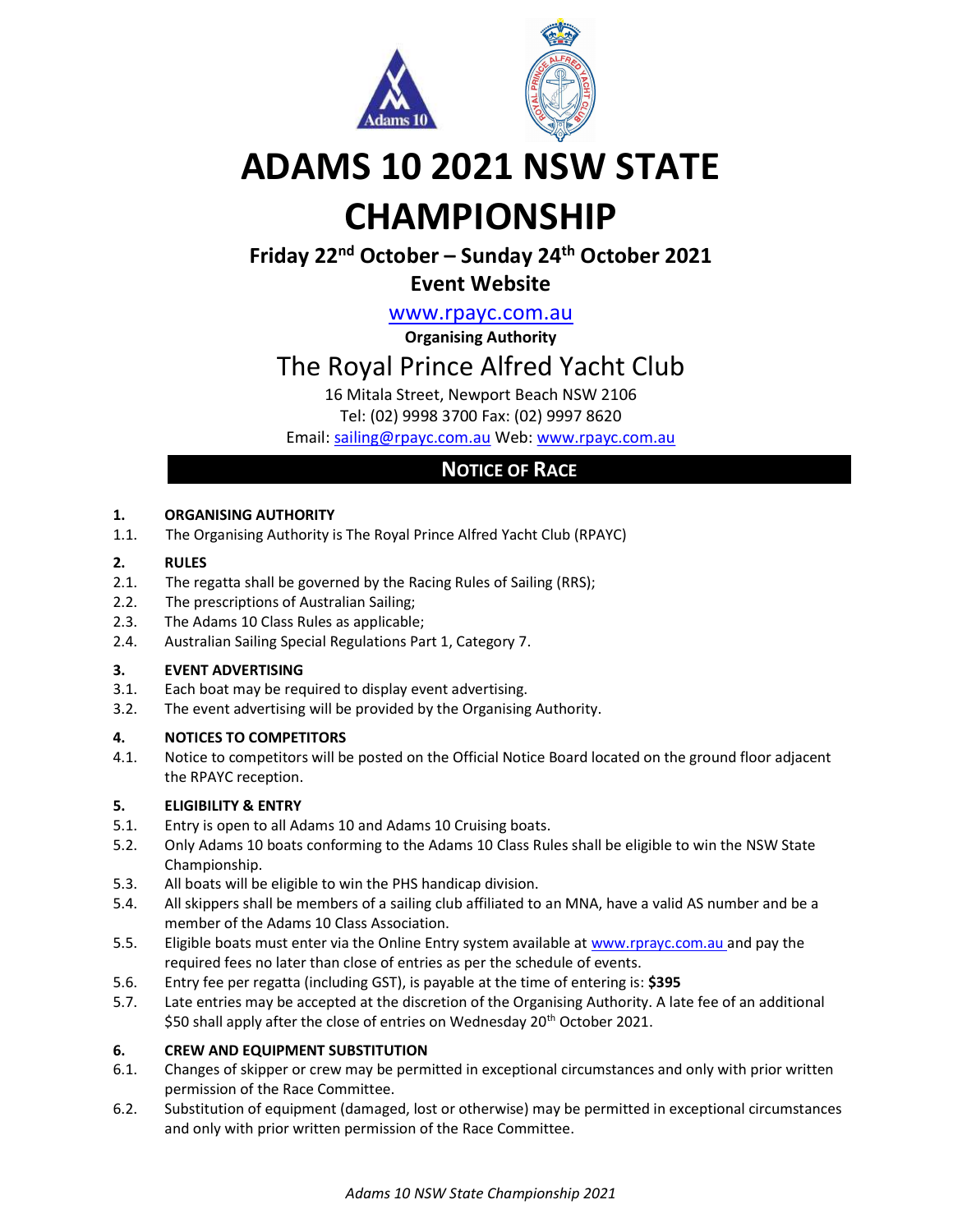#### 7. SCHEDULE OF EVENTS

| Event                                     | <b>Event Date</b> | <b>Time</b>              | Location        |
|-------------------------------------------|-------------------|--------------------------|-----------------|
| <b>Entry Opens</b>                        | 1 Sept 21         | 0900hrs                  | Sailing Office  |
| <b>Entry Closes / Late fee Applies</b>    | Wed 20 Oct 21     | 1700hrs                  | Sailing Office  |
| <b>Registration</b>                       | Fri 22 Oct 21     | $0900 - 1700$ hrs        | Sailing Office  |
| <b>Practise Racing</b>                    | Fri 22 Oct 21     | 1700 - 1830hrs           | Pittwater       |
| <b>Race Briefing</b>                      | Sat 23 Oct 21     | 1000hrs                  | Halyards, RPAYC |
| First Warning Signal - up to 4            | Sat 23 Oct 21     | 1155hrs                  | Pittwater       |
| races back to back                        |                   |                          |                 |
| <b>Post-Race Drinks &amp; Nibbles</b>     | Sat 23 Oct 21     | Post racing              | Halyards, RPAYC |
| First Warning Signal - up to 3            | Sun 24 Oct 21     | 1155hrs                  | Pittwater       |
| races back to back                        |                   |                          |                 |
| <b>Prize Giving, Drinks &amp; nibbles</b> | Sun 24 Oct 21     | <b>ASAP after Racing</b> | Halyards, RPAYC |

7.1. There will be no warning signal after 1600hrs on the last scheduled day of racing.

#### 8. MEASUREMENT & COMPLIANCE

- 8.1. Full measurement is not required, but all boats must conform to the class rules of the Class Association.
- 8.2. The Race Committee reserves the right to inspect any boat prior to or during the regatta to establish whether or not the boat complies with the appropriate measurement restrictions.

#### 9. SAILING INSTRUCTIONS

9.1. Sailing Instructions will be available from RPAYC Sailing Office and on the RPAYC website by the Closing Date.

#### 10. RACING AREA AND COURSES

- 10.1. Racing will be conducted on the waters of Pittwater.
- 10.2. Courses will be windward/leeward and as described in the sailing instructions.

#### 11. PENALTY SYSTEM

- 11.1. RRS44.1 is amended in that the penalty for breaking a rule of RRS Part 2 shall be a One-Turn Penalty, except the penalty for breaking a rule of RRS Part 2 occurring within the zone as defined in RRS shall be a Two-Turn Penalty.
- 11.2. The penalty, if any, for any infringement of the rules other than RRS Part 2 is at the sole discretion of the protest committee and may be other than disqualification. This changes RRS64.1.

#### 12. SCORING

- 12.1. Three (3) races shall constitute a series.
- 12.2. A maximum of seven (7) races shall be held for the regatta.
- 12.3. When fewer than seven (7) races have been completed, a boat's series score shall be the total of her race scores.
- 12.4. When seven (7) races have been completed, a boat's series score shall be the total of her races scores excluding her worst score.

#### 13. SUPPORT VESSELS

- 13.1. Team leaders, coaches and other support personnel shall not get within 50m of any boat racing from the Warning Signal until the last boat in that race has finished, without the approval of the Race Committee.
- 13.2. The penalty for failing to comply with 13.1 above may be the disqualification of all boats associated with infringing party, parties, boat and or boats. (Addition to RRS 60.2).

#### 14. BERTHING FACILITIES

14.1. Berthing may be available from one day prior to and one day post the schedule regatta dates at no additional fee.

Note: In the event of a bad weather delivery situation early berthing may be made available with the agreement of OA.

- 14.2. Facilities must be pre-booked by phoning Waterfront on 02 9998 3741 or waterfront@rpayc.com.au no later than the close of entries for each regatta.
- 14.3. Berthing outside of this period may be subject to visitors' rates.